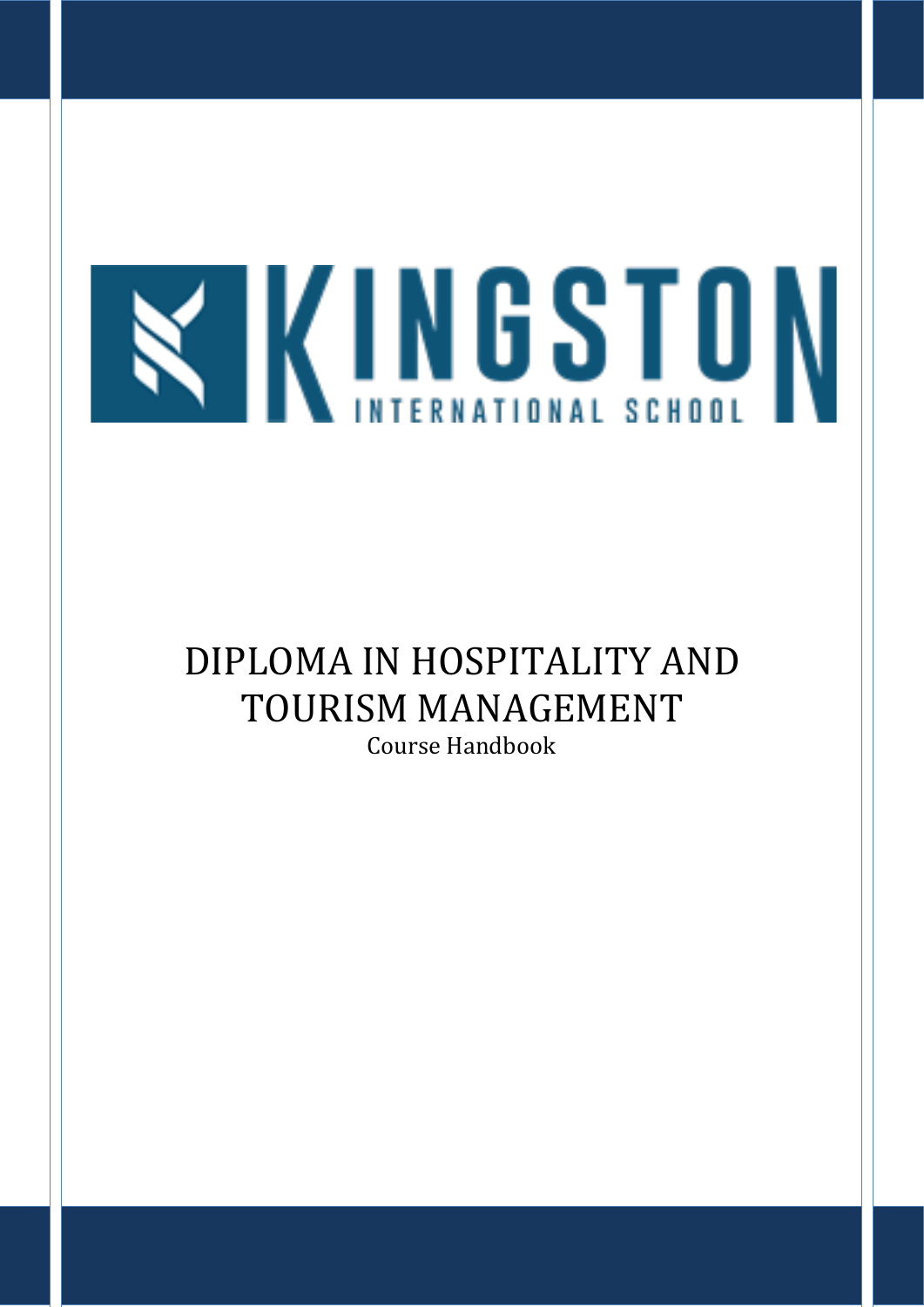

# **Table of Contents**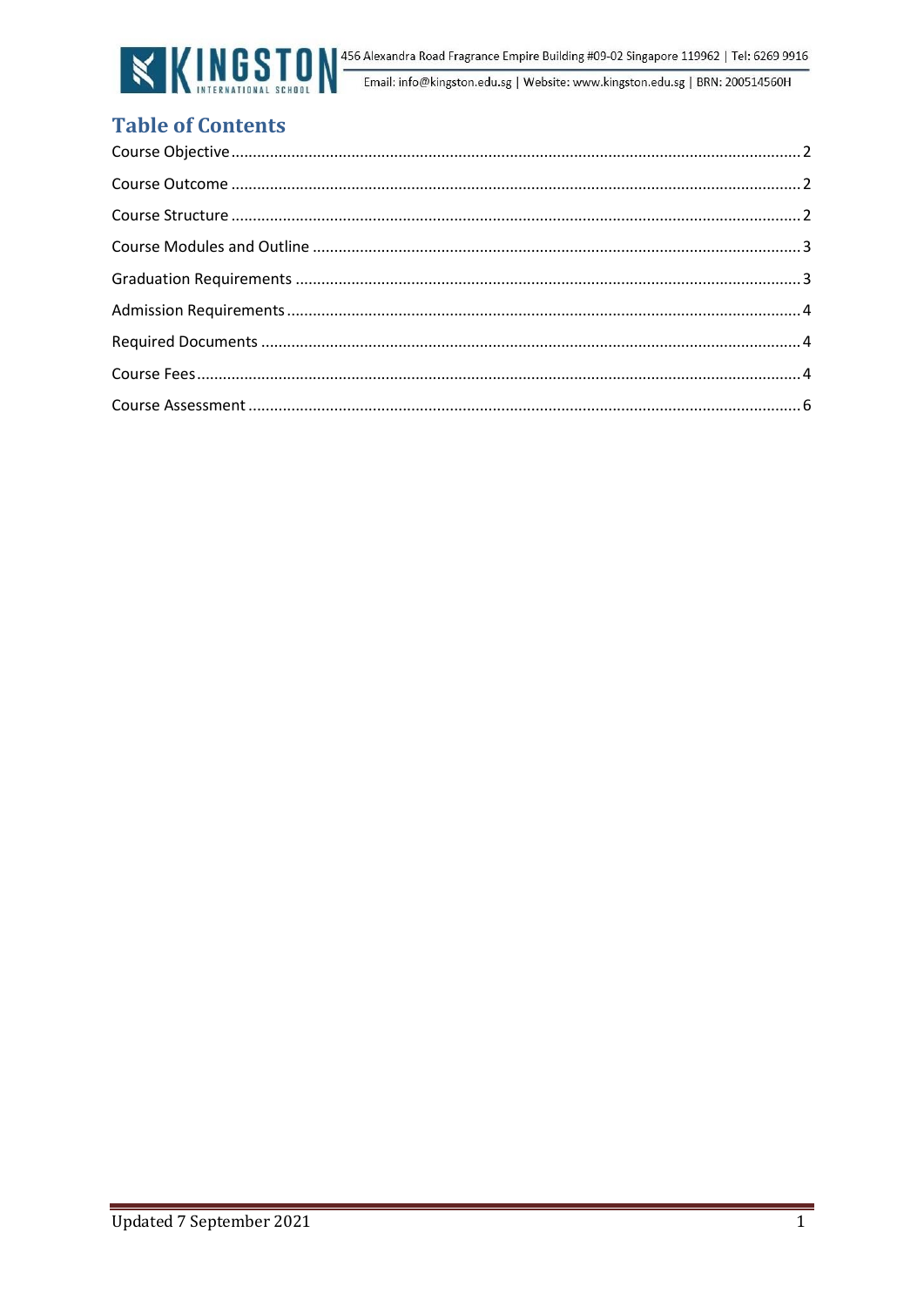

# <span id="page-2-0"></span>**Course Objective**

<span id="page-2-1"></span>The Diploma in Hospitality and Tourism Management is particularly designed to equip learners with the knowledge and understanding of the operational aspects and key principles of how both industries work. Learners are required to demonstrate interpersonal, self-study and research and presentation skills throughout the qualification.

# **Course Outcome**

<span id="page-2-2"></span>The course combines practical career-based elements with several essential underpinning management disciplines that will be invaluable as the individual's career progresses. The course is therefore an ideal preparation for immediate employment in the sector.

The aims are to provide a qualification that:

- Provide learners with the knowledge and skills that will enable them to progress to Advanced Diploma in hospitality and tourism related studies;
- Provide learners with the necessary theoretical and practical knowledge of hospitality and tourism at the Diploma level and
- Lay the foundation for future professional development.

# **Course Structure**

- **Duration of Study and Contact Hours:**  12 months (6 months institutional studies + 6 months Industrial Attachment) (Full-time) 3 hours per day, 5 days a week Total Hours:  $360$  hours  $+ 6$  months industrial attachment
- **Modules:**

## **Five (5) Modules**

- o Customer Service Quality Management
- o Food and Beverage Management
- o Travel and Tourism Management
- o Front Office and Housekeeping Management
- o Industrial Attachment

## • **Mode of Teaching:**

Face-to-Face Delivery via

- o Lecture Sessions
- o Tutorial Sessions
- o Class Discussion
- o Group Work & Pair Work
- o Practical Sessions
- o Industrial Attachment
- **Teacher to Student Ratio:**  1:80
- **Medium of Instruction:** English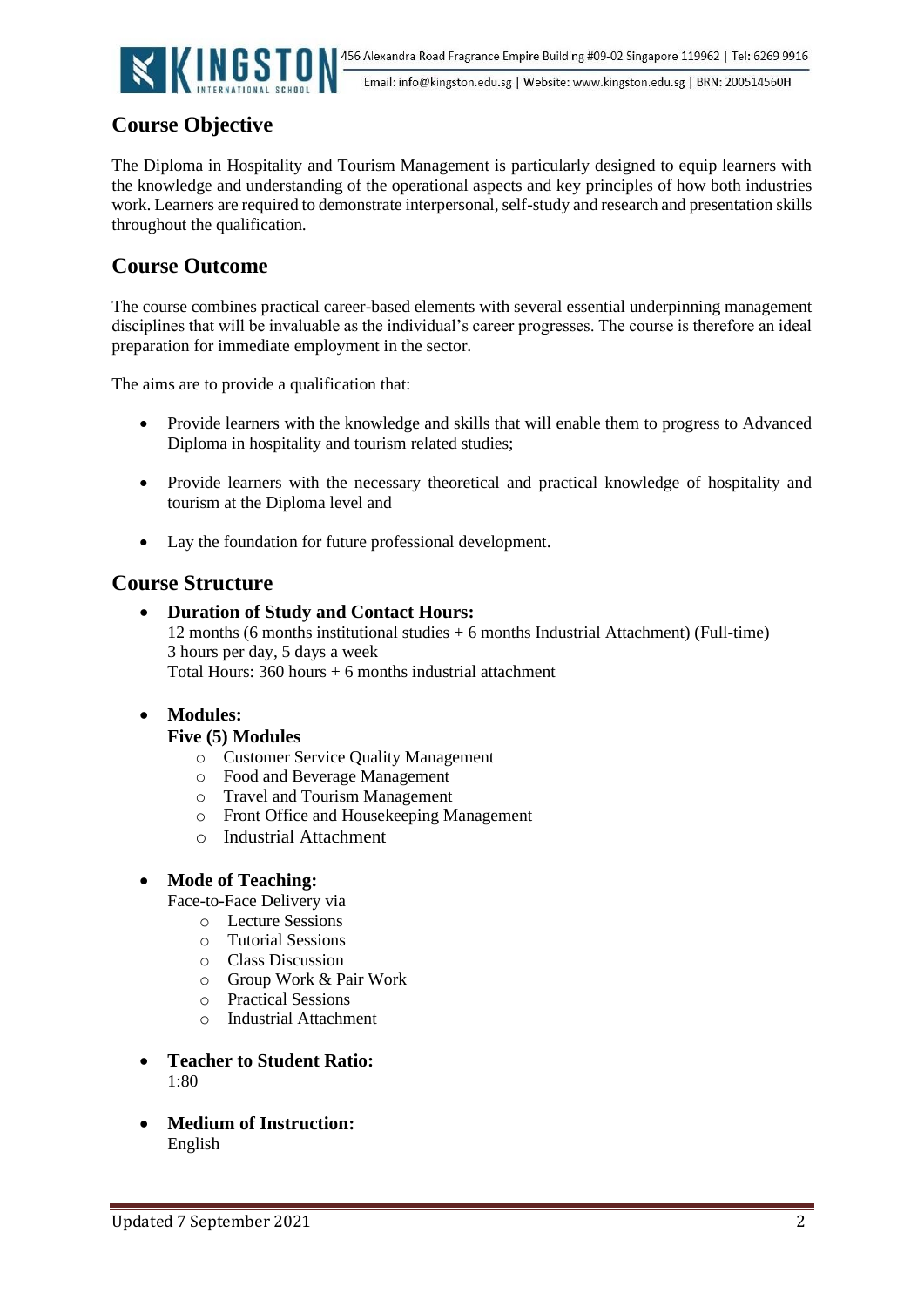

Email: info@kingston.edu.sg | Website: www.kingston.edu.sg | BRN: 200514560H

# <span id="page-3-0"></span>**Industrial Attachment**

The Industrial Attachment provides students the opportunity to undergo 6 months internship in a business industry. Typical business establishments range from industrial or commercial organization or enterprise. Students will be able to apply their academic learning via hands-on learning in real life scenarios.

The Industrial Attachment forms a critical part of the overall assessment. Students are expected to complete their work-based assessment in the form of the Industrial Attachment Logbook during the 6 month period.

A training work permit is required to undertake the Industrial Attachment. The application for training work permit is subject to approval by the Ministry of Manpower. Students who are unable to secure the training work pass will have to successfully complete and submit an assignment for the module under IA.

# **Course Modules and Outline**

## <span id="page-3-1"></span>**1) Customer Service Quality Management**

This module covers customer service operations, manage customers' complaints, analyse the effectiveness of customer service and understand the use of quality standards in the hospitality and tourism industry.

## **2) Food and Beverage Management**

This module introduces the principles of food and beverage operations, develop food and beverage operations, understand food and beverage service, managing purchasing and storage of food and beverages and analyse the effectiveness of food and beverage operations.

### **3) Travel and Tourism Management**

This module introduces the tourism system, the patterns of domestic and international tourism, understand the travel and tourism services, analyse the tourism sector and anaylse the factors that affects travel and tourism.

### **4) Front Office and Housekeeping Management**

This module covers front office processes and operations, housekeeping operations and analyse the effectiveness of both the front office and housekeeping operations.

## **5) Industrial Attachment**

Through a 6-month industrial attachment, this module aims to introduce learners to a range of functions within the hospitality or tourism industry. Students will be able to apply knowledge and skills and gain relevant real-life experience for future career readiness.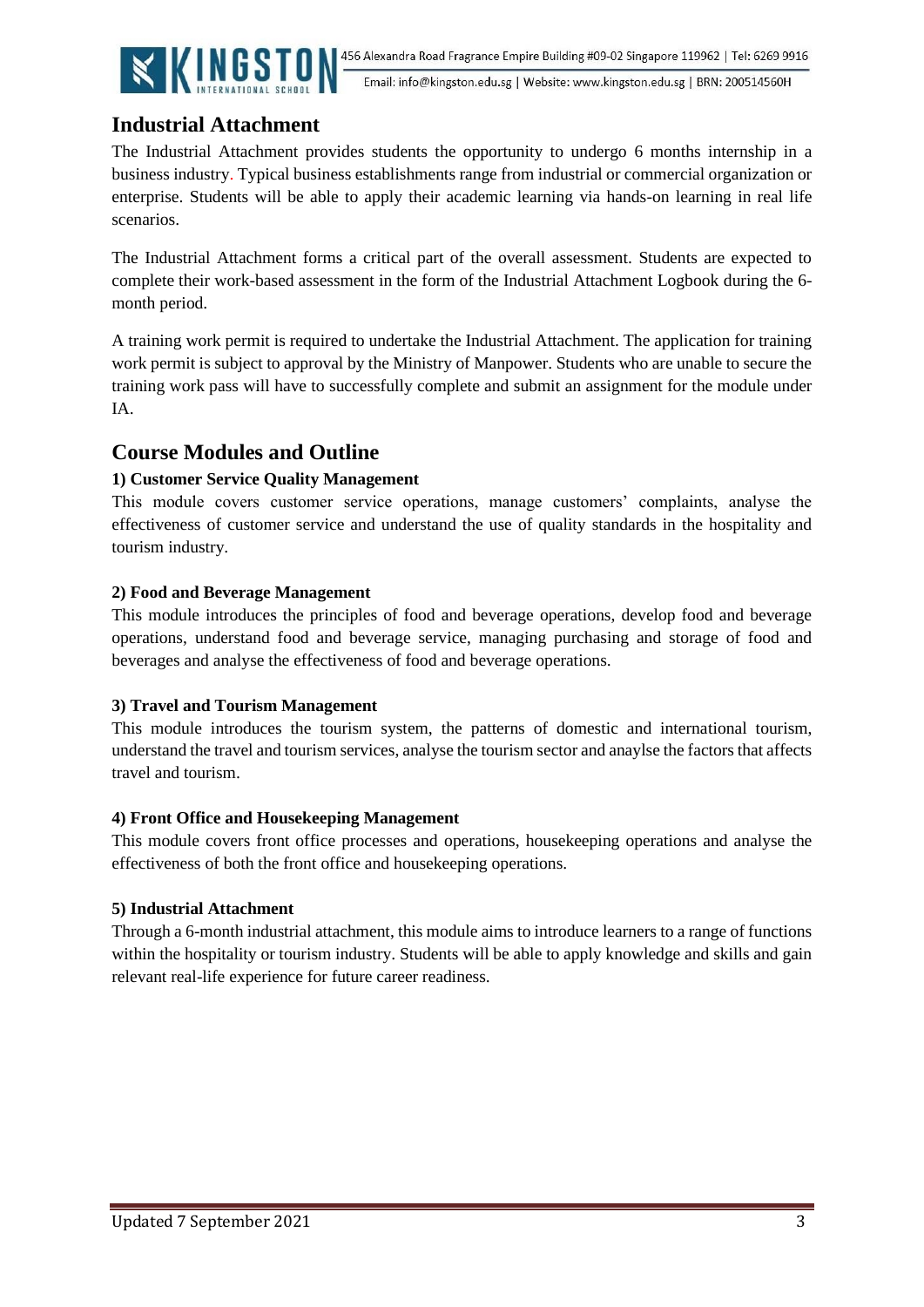

Email: info@kingston.edu.sg | Website: www.kingston.edu.sg | BRN: 200514560H

# **Graduation Requirements**

<span id="page-4-0"></span>Students will be awarded the Diploma in Hospitality and Tourism Management if they achieve at least a Pass grade in all 5 modules of the course and has a minimum of 90% of attendance rate for the whole duration of the course.

Students who successfully completed the Diploma in Hospitality and Tourism Management can progress onto the Advanced Diploma qualifications in Hospitality and Tourism studies.

# **Admission Requirements**

**Age Requirement:** Minimum 18 years of age

#### **Language Requirements:**

Minimum C6 in English Language for GCE 'O' Level or regional equivalent

#### **Academic Requirements:**

Minimum 3 GCE O Level credits (minimum C6 in any 3 subjects) or NITEC (in any field) or regional equivalent

#### **Mature Candidates:**

- Are 30 years and above at the time of registration; and
- Have at least 8 years of verifiable working experience; and
- Provide a detailed resume with contact details of past and present employers

<span id="page-4-1"></span>All applicants are subjected to the School's assessment of eligibility for entry into the programme.

## **Required Documents**

- 1. Application Form
- 2. Passport Photocopy of Applicant
- 3. Certified Copy of Highest Qualification Certificates and Transcripts
- 4. 2 Passport Size Photograph
- 5. CV (For Mature Candidates)

## <span id="page-4-2"></span>**Course Fees**

| <b>Course Fees</b>                                | Price (SGD\$) |
|---------------------------------------------------|---------------|
| <b>Tuition Fees</b>                               | 4,250         |
| <b>Examination Fees</b>                           | 300           |
| <b>Course Material Fees</b>                       | 450           |
| School Administration Fee                         | 100           |
| <b>Fee Protection Scheme</b>                      | 200           |
| <b>Student Pass Application and Issuance Fees</b> | 180           |
| <b>Medical Insurance</b>                          | 120           |
| <b>Total Course Fees Payable</b>                  | 5,600         |

| <b>Miscellaneous Fees</b>                   | <b>Price (SGD\$)</b> |
|---------------------------------------------|----------------------|
| <b>Student Pass Renewal Processing Fees</b> | <b>200</b>           |
| School Application Fees (Non-refundable)    | 300                  |
| Medical Check-Up                            | 50                   |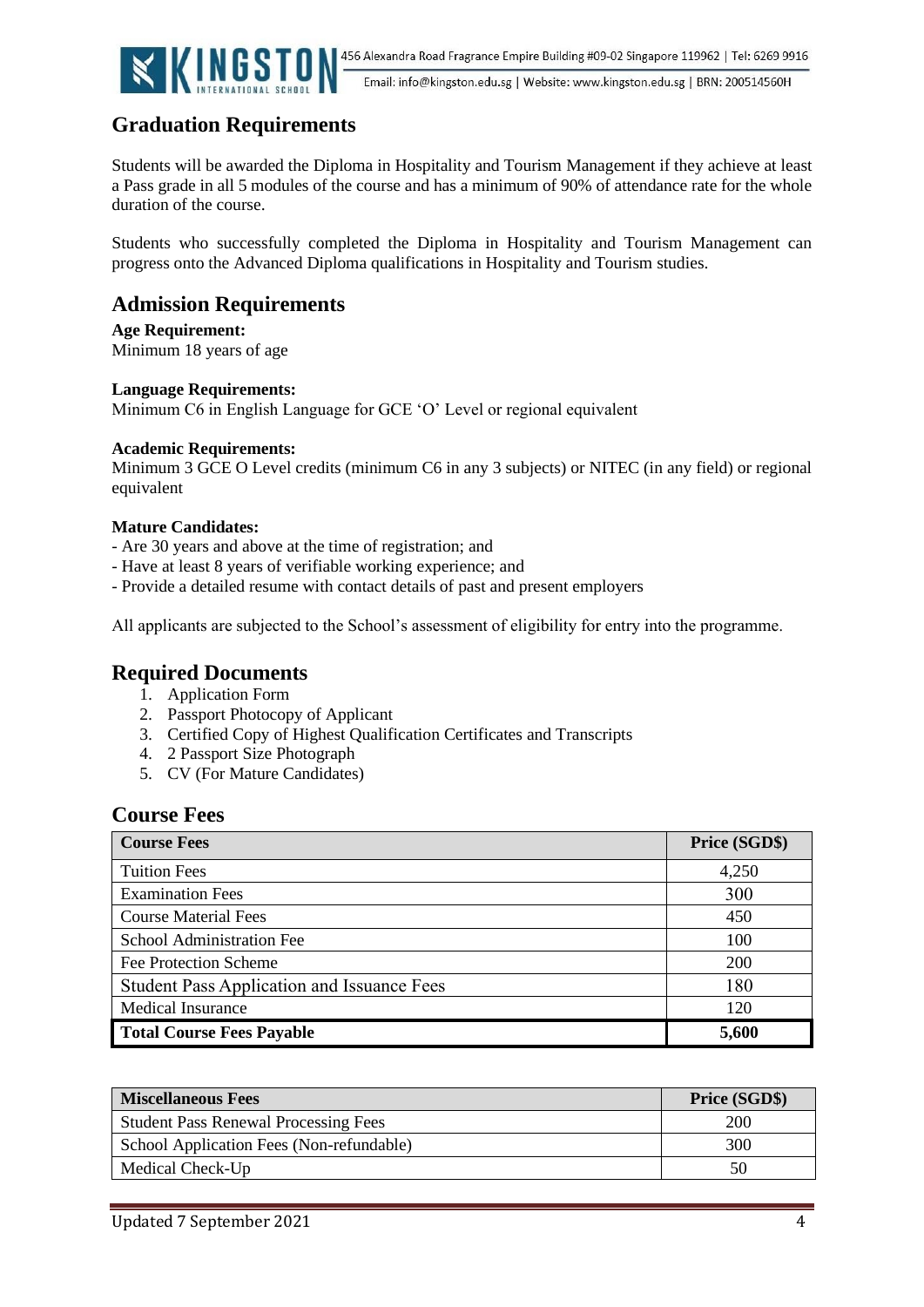

| Re-Mark Examination Fee / Certificate Reprint         | 150 |
|-------------------------------------------------------|-----|
| Re-Examination Fee / Late Entry Exam Fee (per module) | 100 |
| Late Payment Fee (per month)                          |     |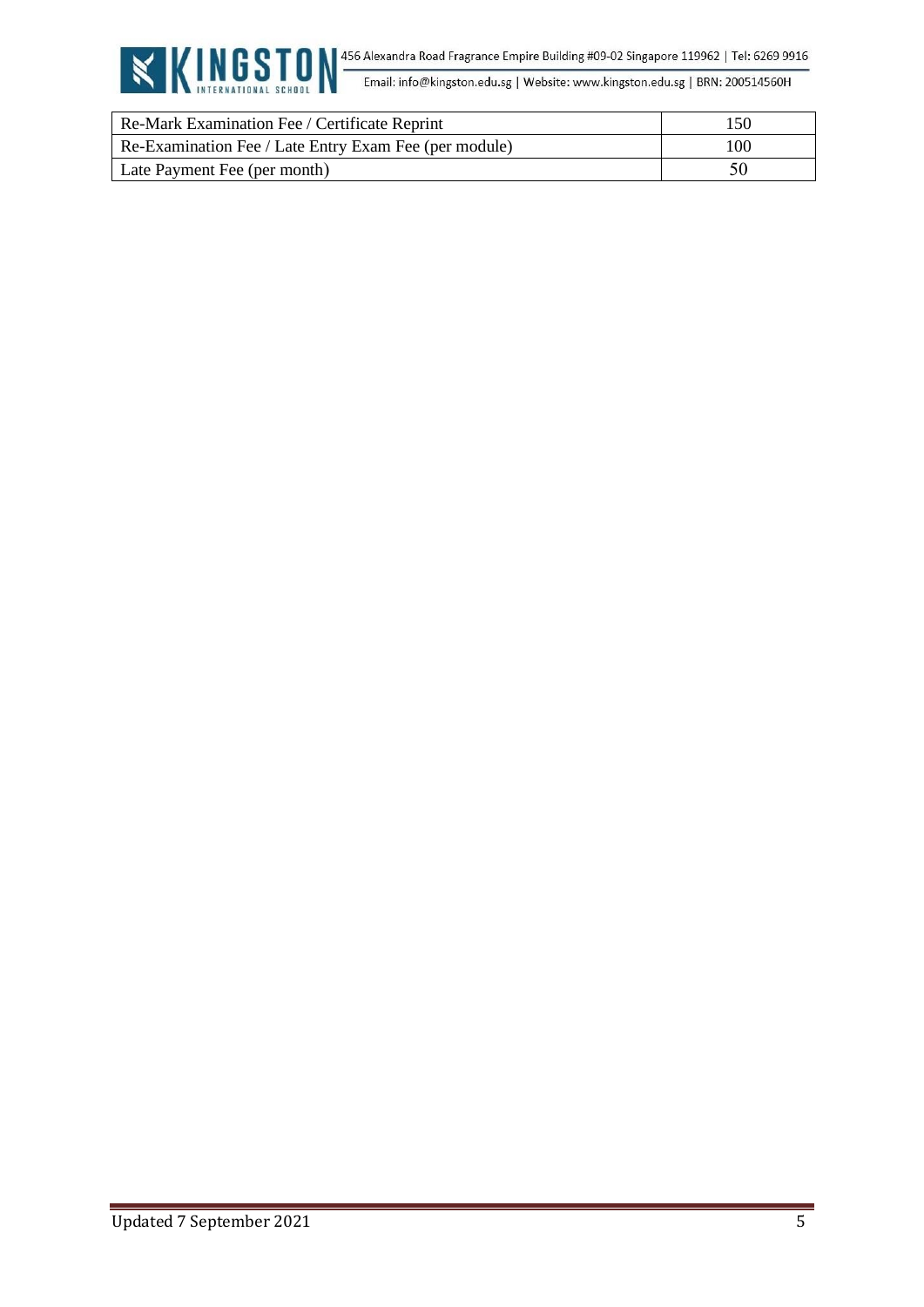

## <span id="page-6-0"></span>**Course Assessment**

#### • **Modes for Assessment:**

The students will be assessed through two (2) components:

- 1) Written Examination
- 2) Industrial Attachment Logbook / Assignment

| <b>Module Code</b> | <b>Module Title</b>                                  | <b>Assessment Mode</b> | Frequency | Weightage |
|--------------------|------------------------------------------------------|------------------------|-----------|-----------|
| <b>CSOM</b>        | <b>Customer Service</b><br><b>Quality Management</b> | Written Examination    |           | 100\%     |
|                    |                                                      | Total                  |           | 100%      |

| <b>Module Code</b> | <b>Module Title</b>             | <b>Assessment Mode</b> | Frequency | Weightage |
|--------------------|---------------------------------|------------------------|-----------|-----------|
| <b>FBM</b>         | Food and Beverage<br>Management | Written Examination    |           | 100%      |
|                    |                                 | <b>Total</b>           |           | 100%      |

| <b>Module Code</b> | <b>Module Title</b>              | <b>Assessment Mode</b> | <b>Frequency</b> | Weightage |
|--------------------|----------------------------------|------------------------|------------------|-----------|
| <b>TTM</b>         | Travel and Tourism<br>Management | Written Examination    |                  | 100%      |
|                    |                                  | Total                  |                  | 100%      |

| <b>Module Code</b> | <b>Module Title</b> | <b>Assessment Mode</b> | <b>Frequency</b> | Weightage |
|--------------------|---------------------|------------------------|------------------|-----------|
|                    | Front Office and    |                        |                  |           |
| <b>FOHM</b>        | Housekeeping        | Written Examination    |                  | 100%      |
|                    | Management          |                        |                  |           |
|                    |                     | Total                  |                  | 100%      |

| <b>Module Code</b> | <b>Module Title</b>          | <b>Assessment Mode</b>                                    | <b>Frequency</b> | Weightage |
|--------------------|------------------------------|-----------------------------------------------------------|------------------|-----------|
| IА                 | <b>Industrial Attachment</b> | <b>Industrial Attachment Logbook</b><br><i>Assignment</i> |                  | 100%      |
|                    |                              | <b>Total</b>                                              |                  | 100%      |

### • **Overall Grade Structure for each module:**

| High<br><b>Distinction</b> | <b>Distinction</b> | Merit       | Pass        | Fail      |
|----------------------------|--------------------|-------------|-------------|-----------|
| $90 - 100\%$               | $80 - 89\%$        | $60 - 79\%$ | $50 - 59\%$ | Below 50% |